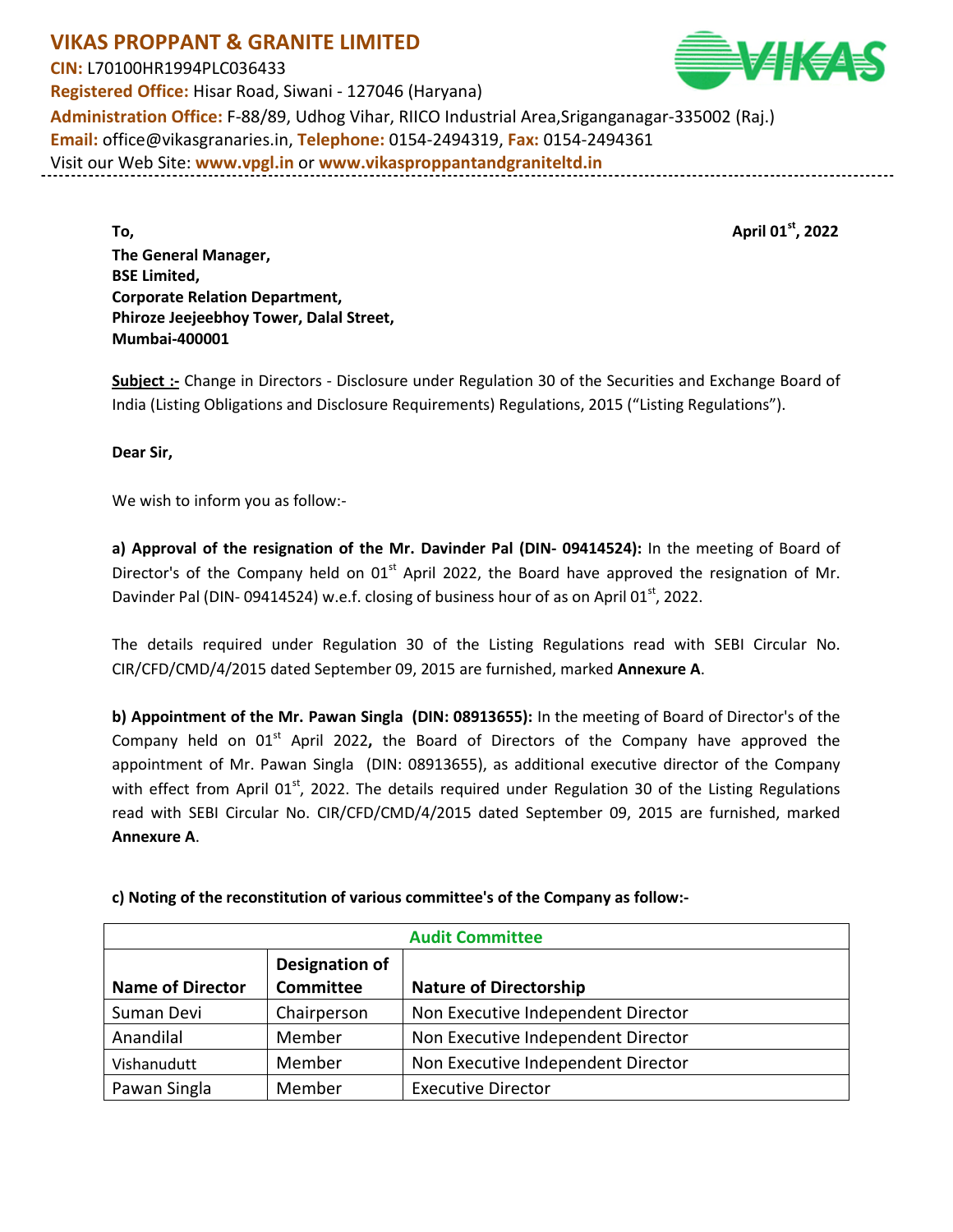| <b>Nomination and Remuneration Committee</b> |                                                 |                                    |  |
|----------------------------------------------|-------------------------------------------------|------------------------------------|--|
| <b>Name of Director</b>                      | Designation of<br><b>Nature of Directorship</b> |                                    |  |
|                                              | <b>Committee</b>                                |                                    |  |
| Vishanudutt                                  | Chairperson                                     | Non Executive Independent Director |  |
| Suman Devi                                   | Member                                          | Non Executive Independent Director |  |
| Anandilal                                    | Member                                          | Non Executive Independent Director |  |

| <b>Stakeholders Relationship Committee</b> |                                           |                                    |  |  |
|--------------------------------------------|-------------------------------------------|------------------------------------|--|--|
| <b>Name of Director</b>                    | <b>Designation of</b><br><b>Committee</b> | <b>Nature of Directorship</b>      |  |  |
| Anandilal                                  | Chairperson                               | Non Executive Independent Director |  |  |
| Suman Devi                                 | Member                                    | Non Executive Independent Director |  |  |
| Vishanudutt                                | Member                                    | Non Executive Independent Director |  |  |
| Arun Singla                                | Member                                    | <b>Executive Director</b>          |  |  |

| <b>Corporate Social Responsibility Committee</b> |                                                                     |                                    |  |
|--------------------------------------------------|---------------------------------------------------------------------|------------------------------------|--|
| <b>Name of Director</b>                          | <b>Designation of</b><br><b>Nature of Directorship</b><br>Committee |                                    |  |
|                                                  |                                                                     |                                    |  |
| Suman Devi                                       | Chairperson                                                         | Non Executive Independent Director |  |
| Vishanudutt                                      | Member                                                              | Non Executive Independent Director |  |
| Arun Singla                                      | Member                                                              | <b>Executive Director</b>          |  |

**Thanking you,** 

**Yours faithfully,** 

## **For Vikas Proppant & Granite Limited**

ARUN SINGLA Digitally signed by ARUN SINGLA Date: 2022.04.01 16:00:19 +05'30'

**Arun Singla Director**